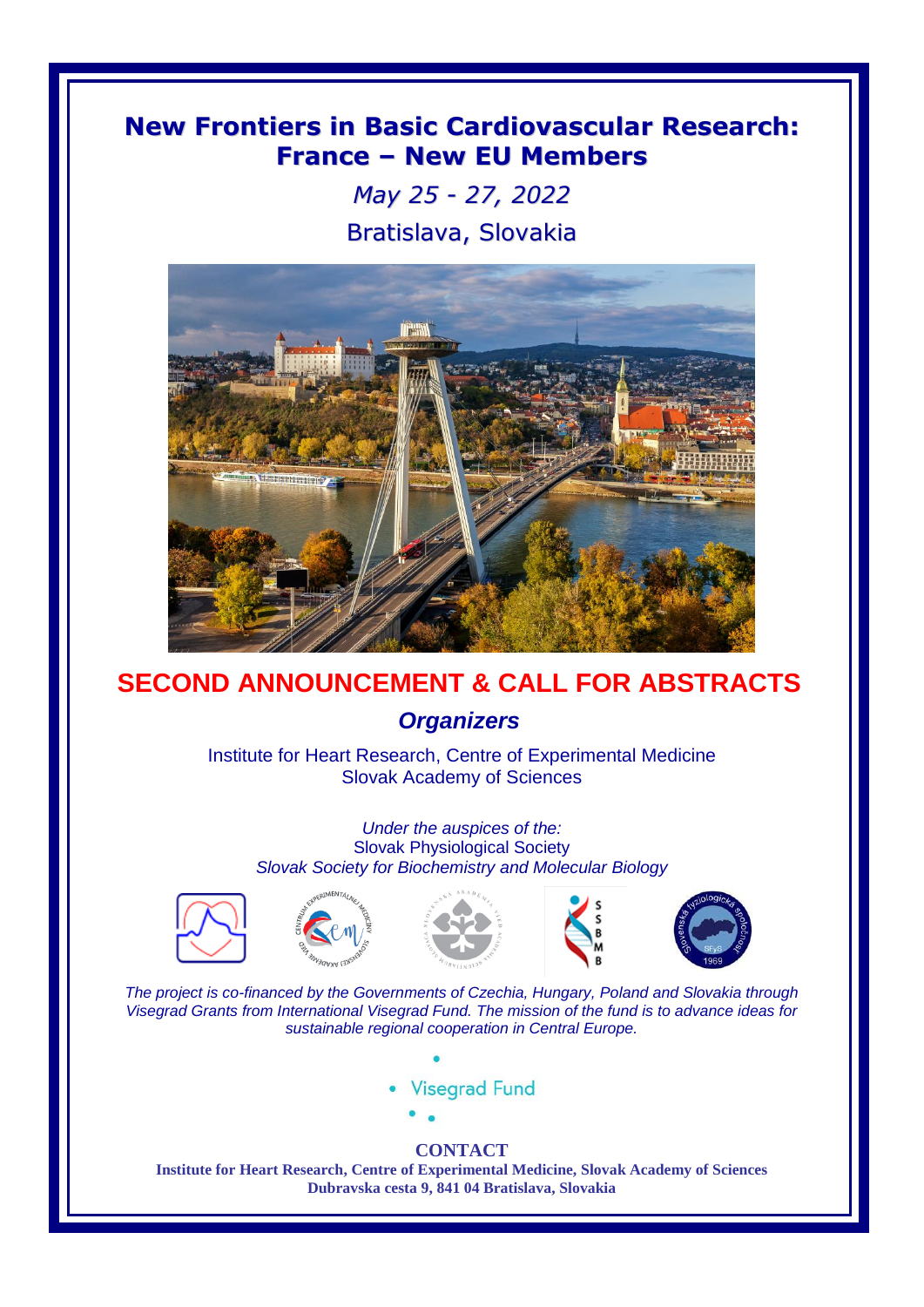Dear Colleagues, Dear Friends,

We are pleased to inform you on the progress in the organization of the **"New Frontiers in Basic Cardiovascular Research: France – New EU Members"** which will be held in Bratislava, Slovakia, on **May 25-27, 2022**.

The meeting will be organized by the Institute for Heart Research, Centre of Experimental Medicine of the Slovak Academy of Sciences in collaboration with other institutions in Slovakia and our partners in France and in the V4 countries: Czech Republic, Hungary and Poland.

We are very happy that actual COVID-19 situation enables organization of the meeting on site, thus we are pleased to announce a "face to face" meeting that will take place in hotel Saffron in Bratislava.

*Scientific topics will include*

- **Pathophysiology of cardiovascular disease (CVD)**
- **Risk factors and comorbidities: age, sex, and metabolic factors in CVD**
- **Hypertension, remodeling, hypertrophy, ischemic heart disease, heart failure**
- **Cardiomyopathies**
- **Cardiac arrhythmias**
- **Sudden cardiac death, mechanisms of cell survival and death**
- **Endothelial dysfunction, vascular physiology and pathophysiology**
- **Myocardial adaptation, novel targets of cardioprotection**
- **•** Genetic aspects of CVD
- **Extracellular vesicles and non-coding RNAs in CVD and cardioprotection**
- **Combination therapy, antioxidants, nutrients in management of CVD**

To continue more than 25 years-long tradition of the "Frontiers" meetings, the meeting will feature basic scientific and clinical sessions in the field of cardiovascular research, including lectures of invited keynote speakers and oral communications selected from the submitted abstracts. We will provide various opportunities for young investigators to discuss their latest results and to compete in both oral and poster sessions. We promise to prepare not only an attractive scientific program but also an enjoyable social program.

#### **Updated information about the meeting will be available at<https://newfrontiers2022.sav.sk/>**

Looking forward to see you in Slovakia, With the best greetings,

On behalf of the Organizing Committee

Barrebora

 Monika Barteková Táňa Ravingerová Barbora Kaločayová Chair Vice-chair Meeting Secretary

[monika.bartekova@savba.sk](mailto:monika.bartekova@savba.sk) [tatiana.ravingerova@savba.sk](mailto:tatiana.ravingerova@savba.sk) [barbora.kalocayova@savba.sk](mailto:barbora.kalocayova@savba.sk)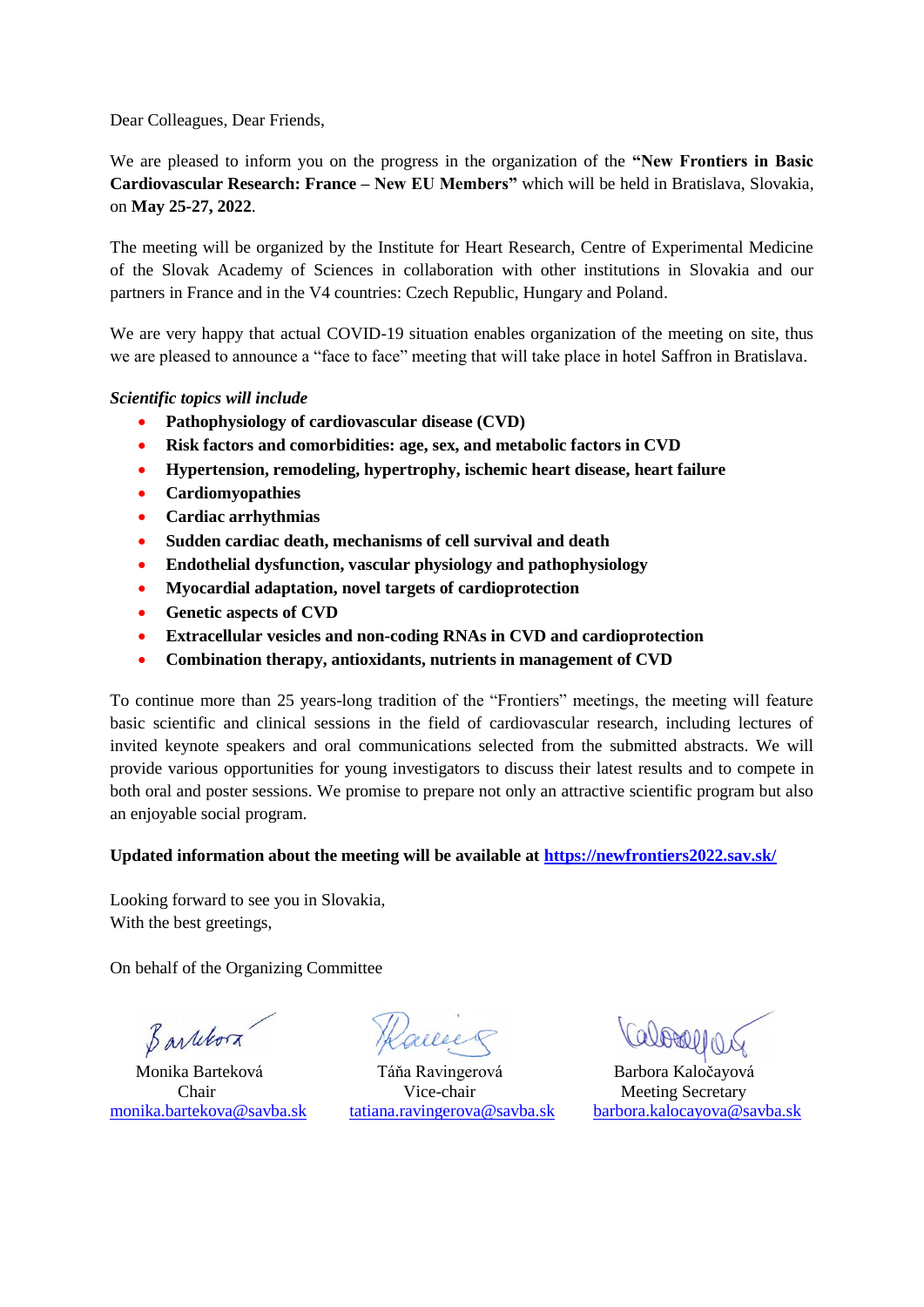# **Sponzors:**

AnimaLab BioTech

### **Meeting venue:**

The meeting will be held in the hotel Saffron, Radlinského 27, 811 07 Bratislava Website[: www.hotelsaffron.sk/en/](http://www.hotelsaffron.sk/en/) ; GPS: 48.152466 17.116778

#### **Local organizing committee:**

Monika Barteková (Chair) Tanya Ravingerová (Vice-chair) Barbora Kaločayová (Scientific secretary) Miroslav Barančík Ján Slezák Matúš Sýkora Branislav Kura Adriana Adameová

Veronika Farkašová Kristína Ferenczyová Lucia Kindernay Barbara Szeiffová Bačová Denisa Šnúriková Jana Vlkovičová Katarína Andelová

ProScienceTech Gemerka

## **International Program Committee:**

Rodolphe Fischmeister (FR) Bohuslav Ošťádal (CZ) Martin Štěrba (CZ) Stefan Chłopicki (PL) Zoltán Papp (HU) Oľga Pecháňová (SK)

# **Instructions for Abstract preparation:**

Abstracts will be submitted exclusively online via Abstract form at the meeting webpage: [https://newfrontiers2022.sav.sk/abstracts/.](https://newfrontiers2022.sav.sk/abstracts/) The font type and size will be set automatically.

Title: should not exceed 250 characters (including spaces) Authors: Last name and First name without academic titles, indicate presenting author Affiliations: Institution/organization, town and country Text: should not exceed 3000 characters (including spaces) Funding: Grant numbers

#### Abstract submission deadline: April 11<sup>th</sup>, 2022

Presenters will be informed about the selection of oral and poster presentations by April 25<sup>th</sup>, 2022.

# **Poster preparation:**

Poster size should not exceed 100 (height) x 80 (width) cm.

# **Accommodation:**

The accommodation has been arranged in the venue hotel Saffron, Radlinského 27, 811 07 Bratislava, Slovakia [\(www.hotelsaffron.sk/en/\)](http://www.hotelsaffron.sk/en/) from May 24 for 3 nights. The price of a single room is 65 EUR/night, double/twin room 79 EUR/night and De Luxe double room 95 EUR, including breakfast.